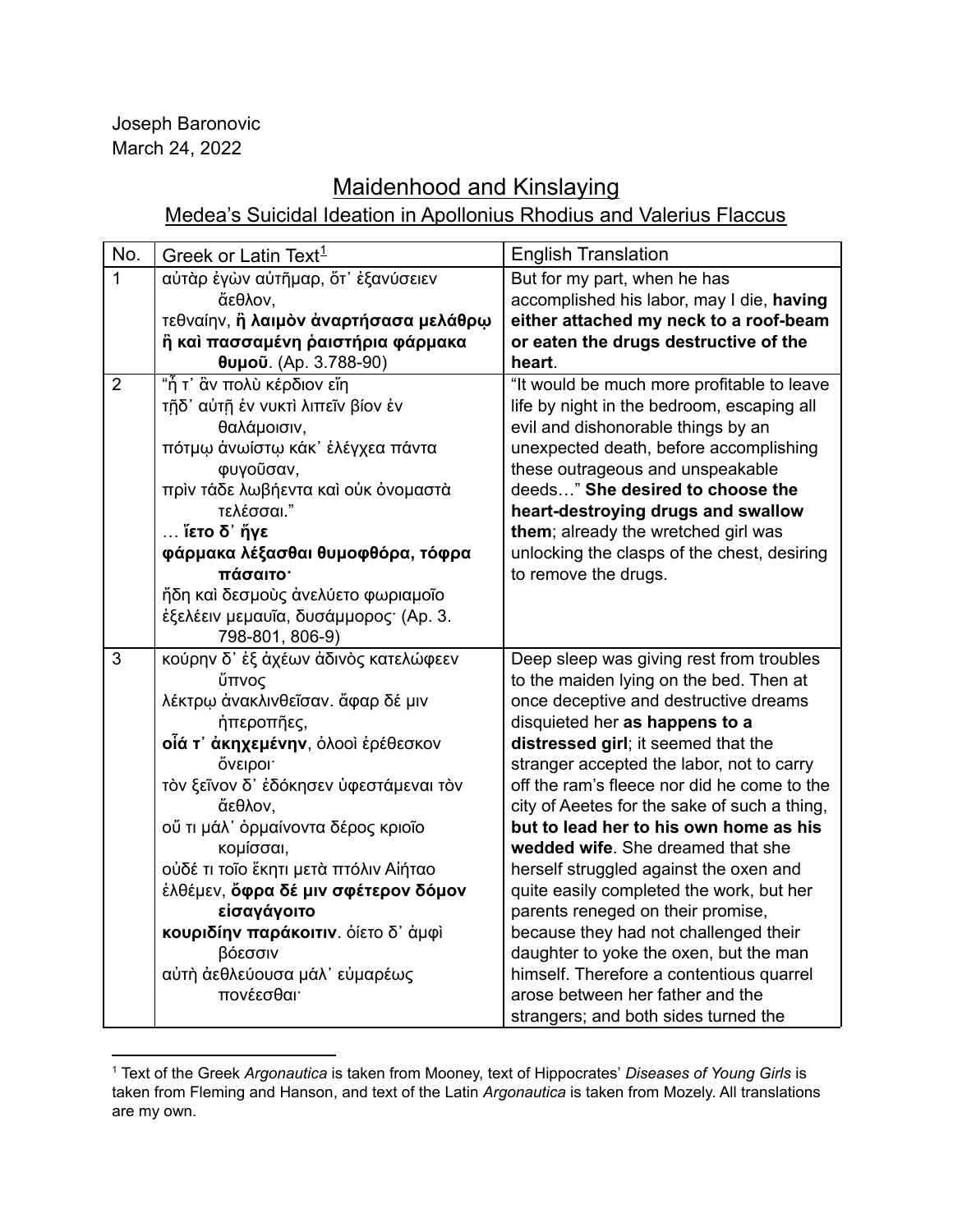|                | σφωιτέρους δε τοκῆας ὑποσχεσίης<br>άθερίζειν,<br>οὕνεκεν οὐ κούρη ζεῦξαι βόας, ἀλλά οἱ<br>αὐτῶ<br>προύθεσαν· έκ δ' ἄρα τοῦ νεῖκος πέλεν<br>άμφήριστον<br>πατρί τε και ξείνοις· αὐτῆ δ' ἐπιέτρεπον<br>ἄμφω<br>τὼς ἔμεν, ὥς κεν ἑῆσι μετὰ φρεσιν Ιθύσειεν·<br>ἡ δ' ἄφνω τὸν ξεῖνον, ἀφειδήσασα<br>τοκήων,<br>εΐλετο· τοὺς δ' ἀμέγαρτον ἄχος λάβεν, ἐκ δ'<br>έβόησαν<br>χωόμενοι· τὴν δ' ὕπνος ἅμα κλαγγῆ<br>μεθέηκεν. (Ap. 3.616-32) | decision over to her to be as she desired<br>in her own mind. And she immediately<br>chose the stranger with no regard for<br>her parents. Measureless grief seized<br>them, and enraged they cried out. At their<br>cry, sleep released her.     |
|----------------|------------------------------------------------------------------------------------------------------------------------------------------------------------------------------------------------------------------------------------------------------------------------------------------------------------------------------------------------------------------------------------------------------------------------------------|---------------------------------------------------------------------------------------------------------------------------------------------------------------------------------------------------------------------------------------------------|
| 4              | υπό δε τῆς περὶ τὴν καρδίην πιέξιος<br>άγχόνας κραίνουσιν ἕτερον δε και<br>φοβερά όνομάζει και κελεύουσιν άλλεσθαι<br>καὶ καταπίπτειν ἐς φρέατα ἢ άγχεσθαι, ἅτε<br>άμείνονά τε έόντα και χρείην έχοντα<br>παντοίην. (Hp. DYG 31-36)                                                                                                                                                                                                | Because of the pressure around the heart,<br>they desire strangulation She names<br>strange and frightening things; and they<br>urge her to leap and hurl herself into a<br>well or hang herself, as being better and<br>completely advantageous. |
| 5              | κελεύω δη τας παρθένους, οκόταν τοιούτο<br>πάσχωσι, ώς τάχιστα συνοικήσαι άνδράσιν·<br>ἤν γὰρ κυήσωσιν, ὑγιέες γίνονται (Hp. DYG<br>$41-3)$                                                                                                                                                                                                                                                                                        | So I command maidens, whenever they<br>suffer such things, to marry a man as<br>quickly as possible; for if they become<br>pregnant, they become healthy.                                                                                         |
| 6              | pulsat humum manibusque immurmurat<br>uncis<br>noctis eram Ditemque ciens, succurrere<br>tandem<br>morte velint ipsumque simul demittere leto,<br>quem propter furit. (V. Fl. 7.312-15)                                                                                                                                                                                                                                            | She beats the ground with clenched fists<br>and whispers, beseeching the mistress of<br>night and Dis that they wish to help her at<br>last with death and at the same time to<br>send to death him for whom she is mad.                          |
| $\overline{7}$ | haec dicens, qua non velocior ulla<br>pestis erat, toto nequiquam lumine lustrat<br>cunctaturque super morituraque colligit<br>iras. (V. Fl. 7.333-5)                                                                                                                                                                                                                                                                              | Saying these things, she casts her gaze in<br>vain upon the magic poison (there is<br>none faster acting) and she lingers upon it<br>and collects her wrath, intending to die.                                                                    |
| 8              | filia prima trucis vocem mirata tyranni<br>haesit et ad iuvenem pallentia rettulit ora<br>contremuitque metu (V. Fl. 7.78-80)                                                                                                                                                                                                                                                                                                      | First the daughter - marveling at the<br>words of the tyrant - was transfixed and<br>turned her pale face back to the youth and<br>trembled in fear                                                                                               |
| 9              | cur tibi fallaces placuit coniungere dextras<br>tunc, pater, atque istis iuvenem non<br>perdere monstris<br>protinus? (V. Fl. 7.344-6)                                                                                                                                                                                                                                                                                             | "Why, father, did it please you to make a<br>treacherous alliance and not destroy the<br>youth right away with your monsters?"                                                                                                                    |
| 10             | quaenam aligeris secat anguibus auras<br>caede madens? quos ense ferit? miser<br>eripe parvos                                                                                                                                                                                                                                                                                                                                      | "Who cuts the air with winged serpents,<br>bloodstained? Whom does she strike with<br>a sword? Poor Jason, take the little ones<br>away! Lo, I see bridal chambers burning!"                                                                      |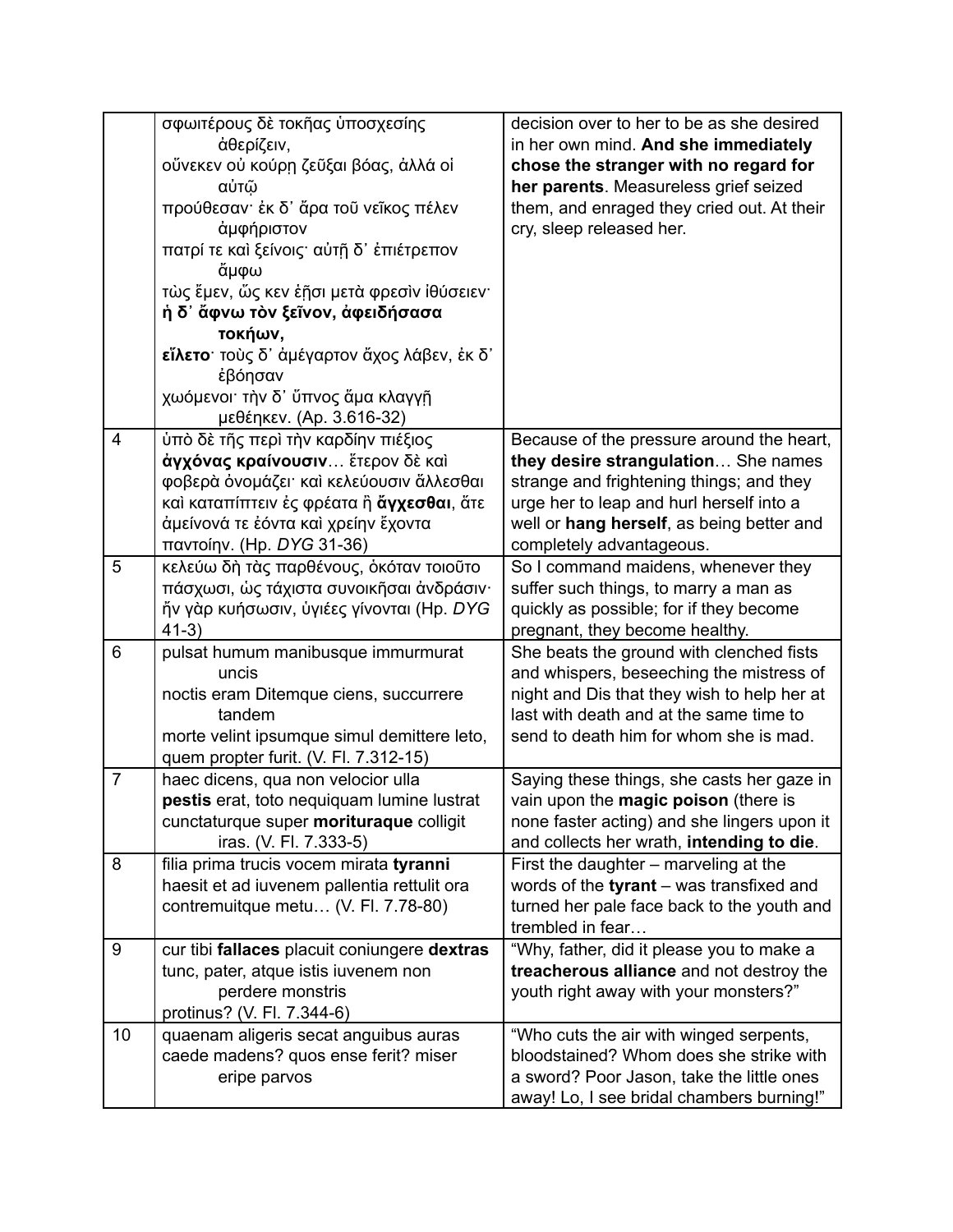|    | Aesonide. cerno en thalamos ardere                      |                                                                                    |
|----|---------------------------------------------------------|------------------------------------------------------------------------------------|
|    | iugales. (V. Fl. 1.224-6)                               |                                                                                    |
| 11 | dixerat haec stratoque graves proiecerat                | She had said these things and thrown her                                           |
|    | artus,                                                  | heavy limbs upon the bed (if pitiable rest                                         |
|    | si veniat miserata quies, cum saevior ipse              | would come), when sleep itself, more                                               |
|    | turbat agitque sopor: supplex hinc<br>sternitur hospes, | savage, disturbs and riles her: here is<br>laid out the suppliant guest, there the |
|    | hinc pater. illa nova rumpit formidine                  | father. She breaks sleep with newfound                                             |
|    | somnos                                                  | dread and is raised from the bed. She                                              |
|    | erigiturque toro; famulas carosque penates              | who was just dragged off through the                                               |
|    | agnoscit, modo Thessalicas raptata per                  | cities of Thessaly recognizes her slave                                            |
|    | urbes;                                                  | girls and beloved penates; just as                                                 |
|    | turbidus ut Poenis caecisque pavoribus                  | Orestes, distressed by the Furies and                                              |
|    | ensem                                                   | invisible fears, grabs his sword and strikes                                       |
|    | corripit et saevae ferit agmina matris                  | the companions of his savage mother;                                               |
|    | Orestes;                                                | him the serpents strike, him the wrath of                                          |
|    | ipsum angues, ipsum horrisoni quatit ira                | the dreadful-sounding lash; and again he                                           |
|    | flagelli;                                               | believes himself to be burning with the                                            |
|    | atque iterum incestae se fervere caede                  | murder of the unchaste Spartan, driving                                            |
|    | Lacaenae                                                | her, and he returns exhausted from the                                             |
|    | credit agens, falsaque redit de strage                  | false slaughter of the goddesses and he                                            |
|    | dearum                                                  | falls upon the neck of his poor sister.                                            |
|    | fessus et in miserae collabitur ora sororis.            |                                                                                    |
|    | (V. Fl. 7.141-152)                                      |                                                                                    |
| 12 | saevus Echionia ceu Penthea Bacchus in                  | Just as savage Bacchus - his fillets                                               |
|    | aula                                                    | stained by his wet horns - leaves                                                  |
|    | deserit infectis per roscida cornua vittis,             | <b>Pentheus</b> in the halls of Echion while he                                    |
|    | cum tenet ille deum, pudibundaque tegmina<br>matris     | holds the god, and suddenly the poor man<br>grabs his mother's shameful dress and  |
|    | tympanaque et mollem subito miser accipit               | tambourine and unmanly spear; in no way                                            |
|    | hastam:                                                 | otherwise Medea, deserted, fears and                                               |
|    | haud aliter deserta pavet perque omnia                  | casts her eyes all around and refuses to                                           |
|    | circum                                                  | leave the rooms.                                                                   |
|    | fert oculos tectisque negat procedere virgo.            |                                                                                    |
|    | (V. Fl. 7.301-6)                                        |                                                                                    |
| 13 | utque procul magicis spirantia tecta                    | And when from afar the room breathing                                              |
|    | venenis                                                 | with magic poison and the savage                                                   |
|    | et saevae patuere fores oblataque contra                | doors opened, and everything was                                                   |
|    | omnia, quae ponto, quae manibus eruit                   | presented facing her, all the things which                                         |
|    | imis                                                    | she had taken from the sea, which she                                              |
|    | et quae sanguineo lunae destrinxit ab                   | had taken from the spirits below, and                                              |
|    | ore (V. Fl. 7.327-30)                                   | which she had stripped from the                                                    |
|    |                                                         | blood-red face of the moon                                                         |